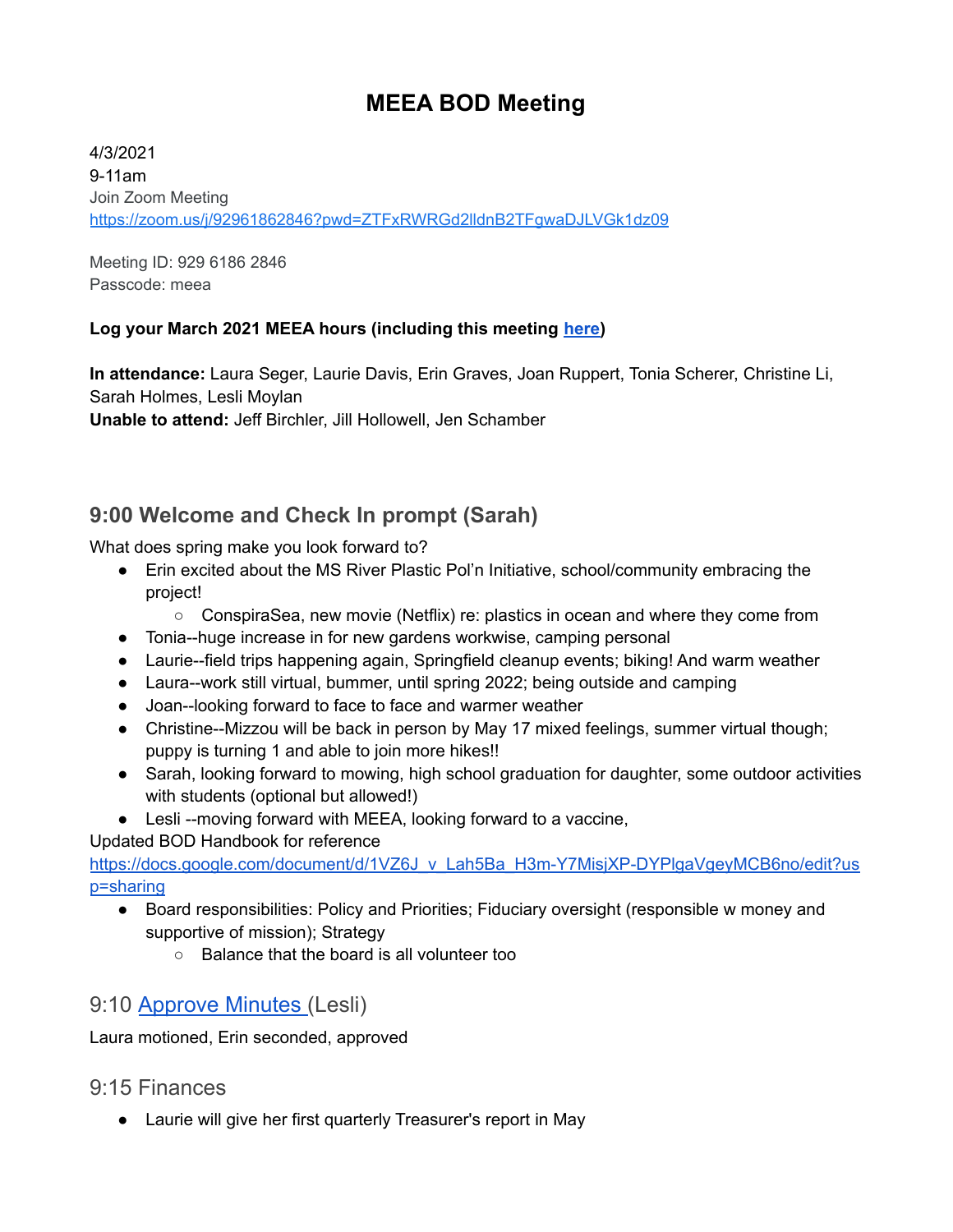- Questions you want to have answered with that?
- $\circ$  Laurie--wants to be able to communicate to the BOD our budget with practical application (gap areas in our budget)
	- What story does our money tell?
- Income (Lesli)
	- VMEs
	- Two potential grants-Tabitha
	- Alchemy [donation-](https://alchemyenergy.com/) received \$1500 donation, they help support alternative energy. Lesli is setting up a meeting with the CEO.
		- **Corporate Office**
		- 909 East Republic Rd, Unit F-100
		- Springfield, MO 65807
		- 417-319-3035
		- CEO-Lacie Clark
		- Address to the Springfield Team
		- Lesli write thank you to Lacy Clarke (donated to our CFO fund)
	- Memberships-they rolling in!

#### 9:20 Other Updates

- [MOLEAP](https://sites.google.com/view/moleap/home?authuser=0) Blocks- Lesli\*
	- DESE has some blocks for teachers to incorporate science with other disciplines
	- Mizzou has one about pollinators that DES promotes
	- Erin willing to take the lead Action idea: Erin and Lesli will set up a call each other to plan
- Conferences- Lesli/Laurie
	- $\circ$  Conference planning for 2021 has started. It will be virtual and a collaboration with KAEE again. Will also use the accelevants platform again and it will be a fully virtual conference. Last year we made more money than we ever have! Covering costs was due to sponsorships. Let's get more!
	- We are miles ahead of where we were for the last conference, so Laurie is awesome. Thanks Laurie
	- Theme is EE is for Everyone Everywhere
	- Date is first week in November 3-6- W,TH, Fr and Saturday is in person with possible regional events.
	- Social events were a hit last year and will be done again this year.
	- [Sustainability](https://legacy.webster.edu/education/news-events/sustainability-institute.html) Institute for Educators in June
- Certification- Tonia
	- Had first meeting, 5 people (Tonia, Geoff Stilwels, Sydney B, John Sode, Anna K. and Joan Ruppert)
	- Goal: increase appeal of program, looking at other affiliate programs
	- Will meet again in April
	- Will it work with MO Open Initiative PD tracking
	- Christine- good program for undergraduate students, there is potential for integration here. Christine would like to work on this too.
- JEDI Work Group Laura Seger JEDI=Justice, Equity, Diversity, Inclusion
	- 7 people working on this, met twice, went to NAAEE events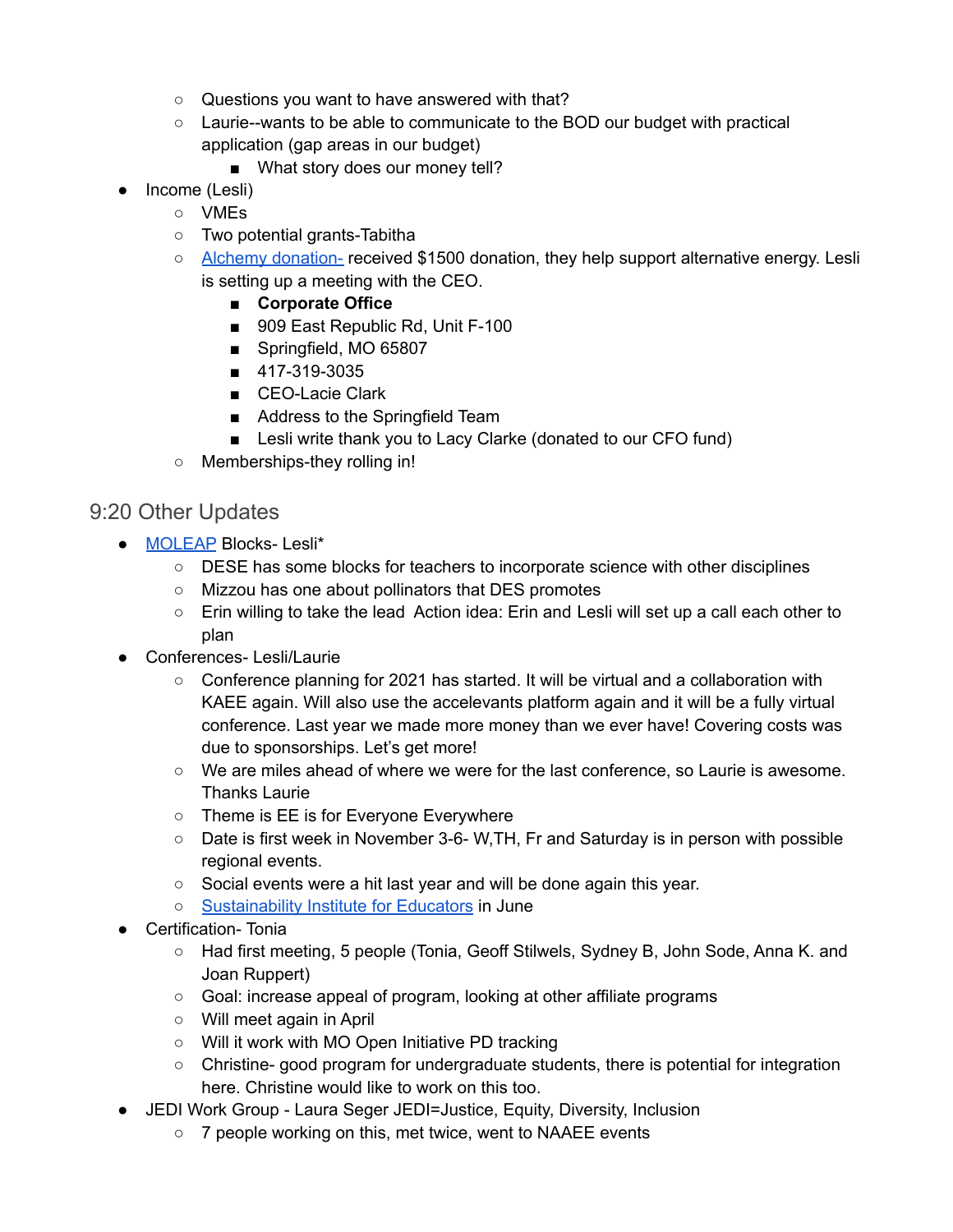- Working on vocabulary concepts for common use
- New Mexico is moving forward and are a great example.
- Environmental Justice webinar from Wash U was also good
- Does our mission reflect how we feel about these issues?
- Access is the first step- should our mission reflect this? Is our mission inclusive?
- EE or nature and health?- changing the language so it is more inclusive
- Laura shared info with Lesli and Laura's notes will be in the [MEEA](https://drive.google.com/drive/folders/1bBIO_30D-_pxkN-mzQD06z3sTYSNKQgy?usp=sharing) drive.-
- [Screening](https://www.epa.gov/ejscreen) and Mapping tool <https://www.epa.gov/ejscreen>
- MGS-Erin/Lesli
	- Adapted Mission and Vision
		- **Vision:** All Missouri schools are places that promote equitable and sustainable environments that ensure the overall health and wellbeing of their community.
		- **Mission:** To support all Missouri schools in taking a systems-based approach to identify and advance practices throughout their campuses, educational programming, and school culture that reduce environmental impact, improve health and wellness, and provide place-based education.
	- Hannah Carter is the facilitator, vistas shared the how to guides with different metrics.
	- MGS mind [map-](https://docs.google.com/presentation/d/1T1Mwtc1TgAgGDv_3lE4UQ88H2Kuh5MufRvMPrOBNxEc/edit#slide=id.gbb625bd00e_0_99) shared by Erin
- MEEA Mini-grants-Lesli
	- Due April 15 and we need to decide by May 15.
	- Who helps review: Sarah, Joan, Laura

### 9:40 Dynamic Governance training--Laura/Sarah

- Will take place at our next BOD meeting or right after (2 hour training)
- From our facilitator, Hannah Hemmelgarn: Here are some topics we could work through if you want to share this with the group for feedback. I see these as somewhat sequential:
- Self-awareness and reflexivity, towards relationality and complete groups identity and group composition reflection
- Nonviolent Communication (NVC) basics practice process using observations/feelings/needs/requests
- $\circ$  Restorative Justice tools facilitation, listening and hearing, finding resolution via commitment to action
- Dynamic Governance/ sociocracy leaderfull group process, equivalence of voice, relevant practice session

## **9:45 Grow Native! Opportunity**

- Anyone interested in being a beta-tester for their new native plant professional certification program? (Lesli)\*--Laura, Erin, Tonia
- MoIP Cease the Sale [Feedback](https://docs.google.com/spreadsheets/d/1Il92DwHP_8vu9MRVUxRgC83OhRbcCNfjmlrzWDvZvpE/edit?usp=sharing) (Sarah)\*
	- Their initiative to figure out which plants on the above list to include in a bill to ban their sales in MO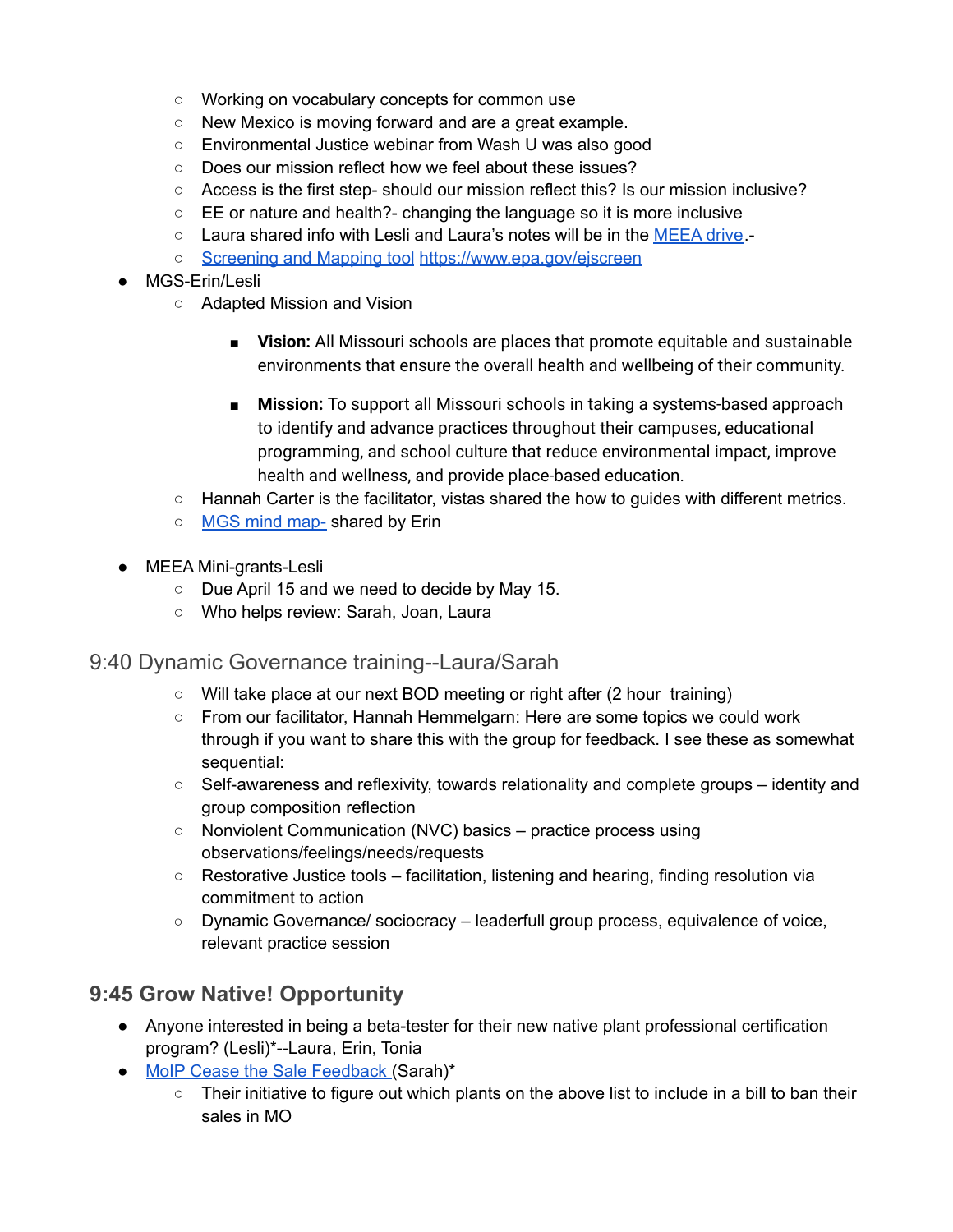$\circ$  if you know of the plants on the list, put an x by that plant name

## **9:50 [Newsletter](https://docs.google.com/spreadsheets/d/1S1I2ryPA-7jpQWl-TIYUxYkNNmztZ_sW1os4pvf-DQ0/edit?usp=drive_web&ouid=113187876284413458204) Article Signup**

**(Lesli)\***

## **10:00 MELAB Discussion (Missouri Environmental Literacy Advisory Board)--Lesli/Sarah**

- Original Purpose
	- Increase participants' awareness and knowledge of what others are doing in Missouri
	- Increase the number of acquaintances or contacts each person has
	- Work on common goals and objectives identified by participants: standards and assessments, green schools, green career pathways, inspiring stewardship
- Shift to MGS Partner Network for 4 meetings, final one in May 2021
	- As part of the MGS Expansion Grant, it was determined that 4 MELAB meetings would be devoted entirely to the development of a MGS Regional Partner Network. The May 2021 meeting is the 4th of these 4 meetings.
	- While still in development, the big goal for the Regional Partner Network is to develop resource hubs throughout the state of Missouri which will support PK-12 schools by connecting them with local resources that can help them achieve the three pillars that MGS is built upon: reducing environmental impact and cost, improving health and wellness of students and staff, and increasing environmental/sustainability literacy.
	- Ideally, partners in the network will be highlighted in an online resource directory, and we are hoping to also engage them in helping to map out existing resources and gaps, as well as seeking out ways to fill the gaps.
	- Attendees of the MELAB meetings represent organizations that would be a part of the Regional Partner Network and would help to further build the network out.
	- [Ecorise](https://www.ecorise.org/) will be its own thing separate from MELAB
- Now what?
	- Return to MELAB 2x/year?
		- 1 per year just for networking, if projects bubble up, we could support but not lead. We can only do so much.
	- $\circ$  Or has the original purpose been met and/or the work being done elsewhere (committees, MGS….)?
	- Other thoughts?
		- Joan- was it meant to be a temporary consortium?
			- Is there a duplication of efforts? MEEA has been running the meetings
		- Laurie-original components seem to be absorbed in other things, like MGS
		- Chrsitine- good network to grow new initiatives- would it be helpful to stay on because it is a state level agency? It provides good opportunity but most were for MGS. Time to dedicate one MELAB for MGS and the other meeting could be for other things? Ex. recycling or green careers
			- Can we put it in the conference?